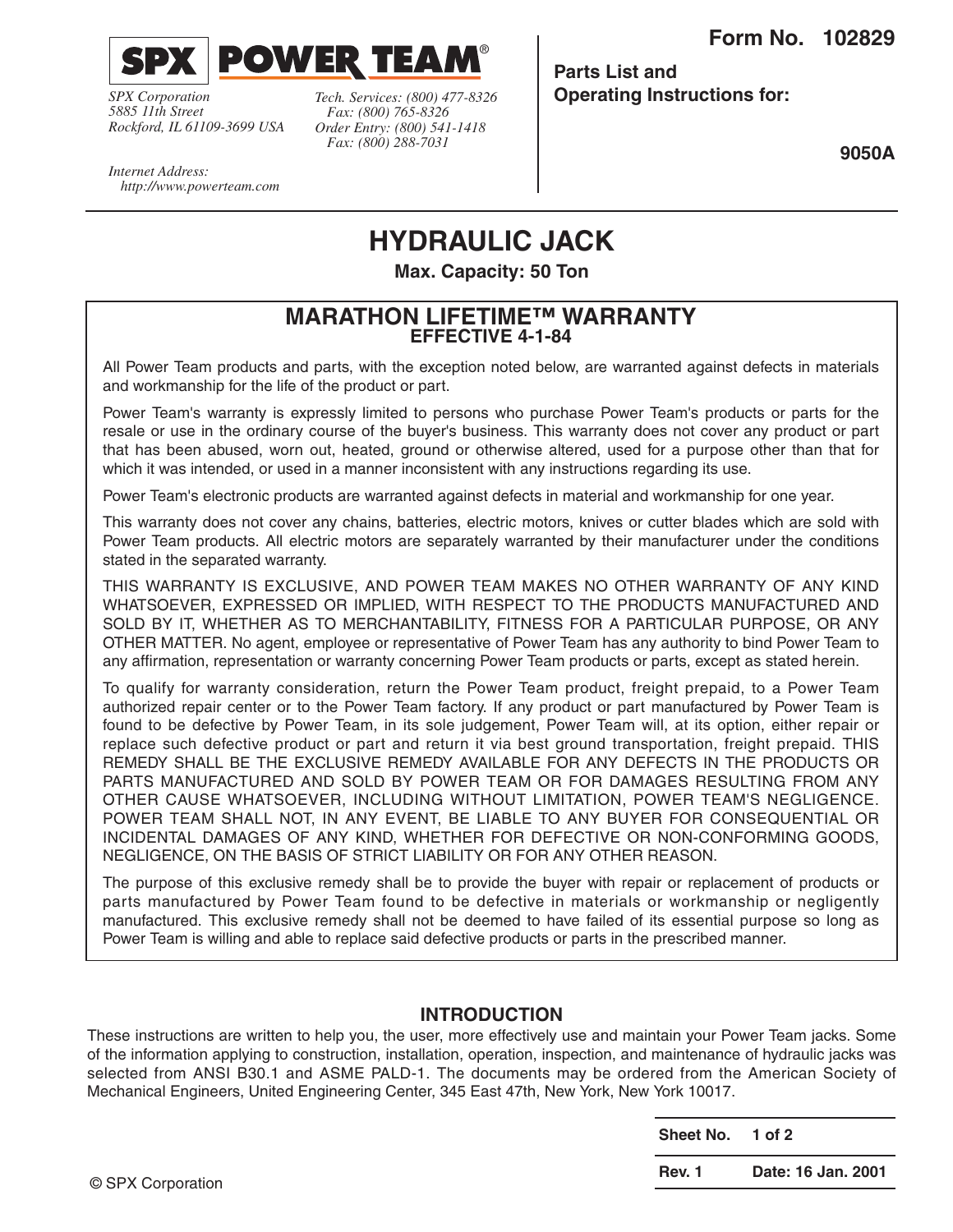### **Parts List and Operating Instructions, Form No. 102829, Back sheet 1 of 2**

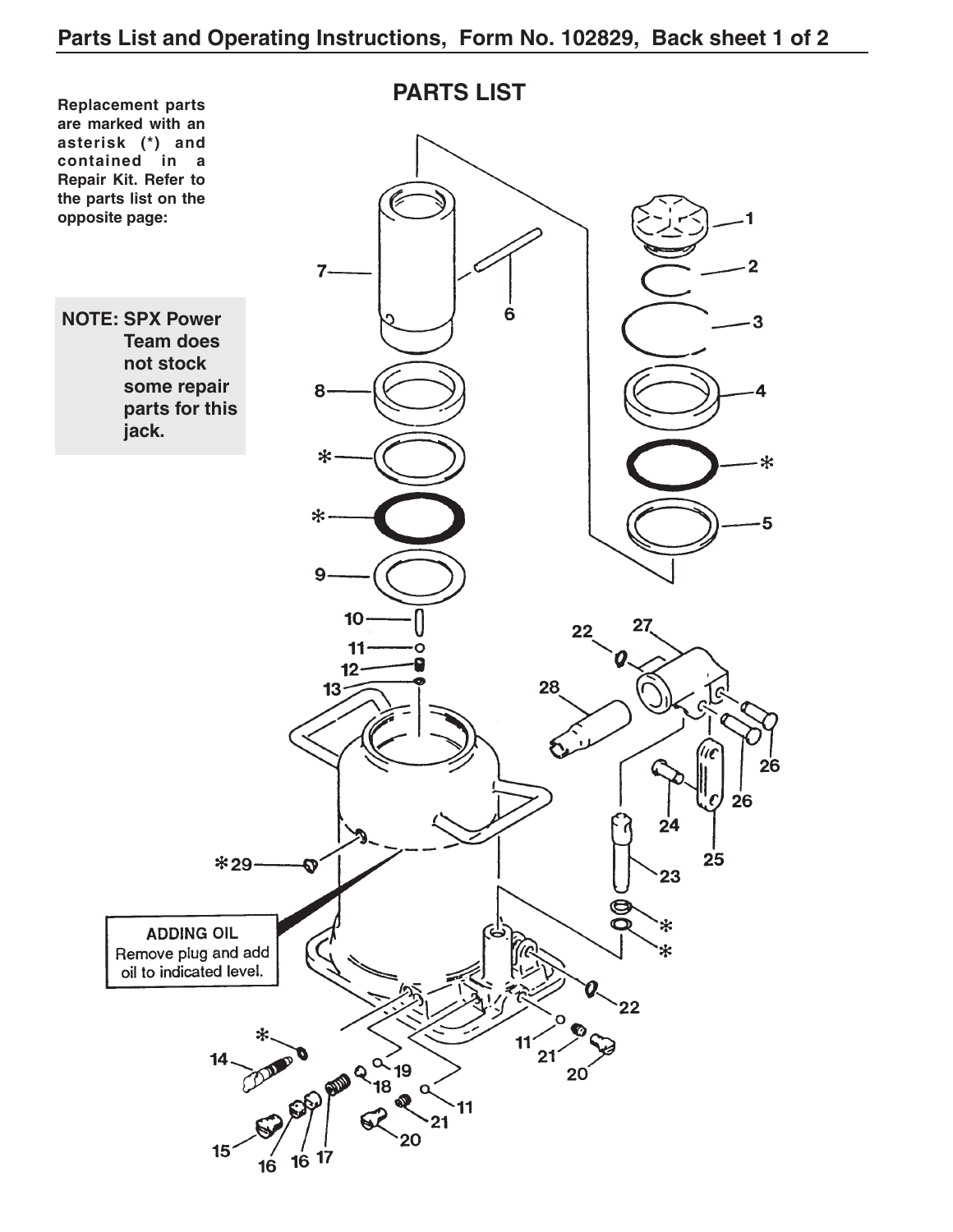### Parts List and Operating Instructions **Form No. 102829**

| <b>Item</b><br>No. | No.<br>Req'd | <b>Description</b>                | Part<br>No. | <b>Item</b><br>No. | No.<br>Reg'd | <b>Description</b>            | <b>Part</b><br>No. |
|--------------------|--------------|-----------------------------------|-------------|--------------------|--------------|-------------------------------|--------------------|
|                    |              | <b>Supporting Plate</b>           | N/A         | 17                 |              | <b>Safety Valve Spring</b>    | N/A                |
| $\overline{2}$     |              | Snap Ring                         | N/A         | 18                 |              | <b>Safety Valve Receiver</b>  | N/A                |
| 3                  |              | Snap Ring                         | 310550-9    | 19                 |              | <b>Safety Valve Ball</b>      | 310550-18          |
| 4                  |              | <b>Stuffing Ring</b>              | 310550-10   | 20                 | 2            | Valve Plug                    | 310512-8           |
| 5                  |              | <b>Stopper Ring</b>               | 310550-11   | 21                 | 2            | <b>Valve Spring</b>           | 310512-7           |
| 6                  |              | Horizontal Pin                    | N/A         | 22                 | 3            | Snap Ring                     | 310550-5           |
|                    |              | Ram                               | N/A         | 23                 |              | Pump Plunger                  | 310550-1           |
| 8                  |              | Ram Packing Seat                  | N/A         | 24                 |              | Pump Stay Pin                 | 310550-3           |
| 9                  |              | Ram Packing Stopper               | N/A         | 25                 |              | <b>Pump Stay</b>              | 310550-23          |
| 10                 |              | <b>Vertical Pin</b>               | N/A         | 26                 | 2            | Pump Plunger Pin              | 310550-2           |
| 11                 | 3            | <b>Valve Ball</b>                 | 310512-6    | 27                 |              | <b>Handle Socket Assembly</b> | 310550-4           |
| 12                 |              | Ram Spring                        | 310520-17   | 28                 |              | <b>Handle Assembly</b>        | 310550-17          |
| 13                 |              | Ram Spring Stopper Ring 310520-18 |             | 29                 |              | <b>Rubber Filler Plug</b>     | 251568             |
| 14                 |              | <b>Release Assembly</b>           | 310512-10   |                    |              | Decal                         | 310444             |
| 15                 |              | Safety Valve Plug                 | N/A         |                    |              | <b>Repair Kit</b>             | 310550-16          |
| 16                 | 2            | Safety Valve Adj. Screw           | 310550-21   |                    |              |                               |                    |

# **SAFETY PRECAUTIONS**

**WARNING: To help prevent personal injury and damage to equipment,**

- **Read, understand, and follow all instructions, including the ANSI B30.1 and ASME PALD-1 safety codes.**
- **Always wear approved safety glasses.**
- **Inspect the jack before each use; do not use the jack if it is damaged, altered, or in poor condition.**
- **Use the jack for jacking purposes only.**
- **Never exceed the rated capacity of the jack.**
- Only use the jack on a hard level surface.
- **Center the load on the jack saddle. Off-center loads can damage the seals and cause jack failure.**
- **Lift only dead weight.**
- **Stay clear of lifted loads. Use safety stands to support the load before making repairs.**
- **Use only Power Team hydraulic fluid.**

**This guide cannot cover every situation, so always do the job with safety first.**



## **OPERATING INSTRUCTIONS**

- 1. To raise the jack, close the release valve tightly by turning it clockwise. Insert the handle into the pump receiver and operate the pump.
- 2. To lower the jack, slowly open the release valve knob by turning it counterclockwise.

**NOTE: To use the jack in a horizontal position, the jack MUST be placed on its side so the pump is lower than the reservoir. See Figure 1.**

Note: Labeled several parts N/A at last revision(s) made to this form.

| <b>Sheet No.</b> | 2 of 2             |
|------------------|--------------------|
| Rev. 1           | Date: 16 Jan. 2001 |